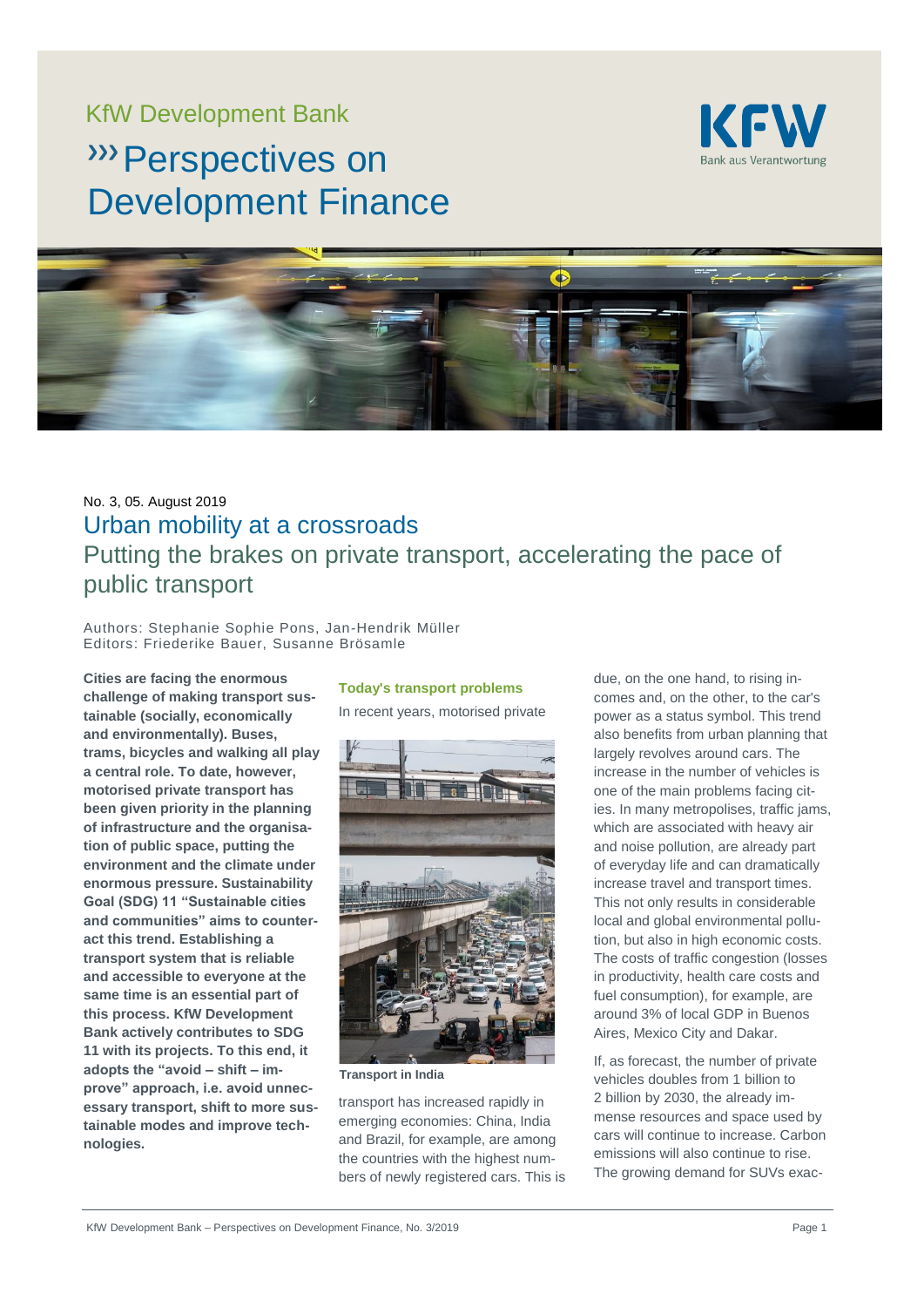erbates the problem even further: the number of SUVs sold in 2017 rose by 37% in Brazil, 32% in India and a good 13% in China. On average, SUVs today produce 132.5 g of carbon emissions per kilometre and offroad vehicles as much as 162.8 g. By way of comparison, a newly registered vehicle emits an average of 118.5 g/km of carbon.

However, the 724 largest cities in the world, including many in emerging economies, could work to counter the increasing carbon emissions. By making transport more sustainable and attractive, global greenhouse gas emissions could be reduced by up to 1.5 billion tonnes of  $CO<sub>2</sub>$ eq a year. By comparison, Germany emits about 900 million tonnes of CO<sub>2</sub>eq per year.

#### **Getting on the Right Track**

In December 2018 KfW Development Bank organised a Development Finance Forum entitled "Getting on the Right Track – the Future of Urban Mobility" to look at how cities, especially in emerging economies, can tackle this change. All experts agreed that successful transport reforms require a shift away from motorised private transport and from the concept of the car-friendly city. In this paper we want to investigate how the proportion of non-motorised and public transport can be increased through appropriate incentives and restrictions on motorised private transport. The push and pull principle is used for a systematic analysis. "Pull" stands for needs-driven mobility services and "push" for the restrictive regulation of

motorised private transport.

# **Pull – making public transport more attractive**

A key aspect at the beginning of every journey is actual access to transport services. In terms of public transport, this means: how far is the next stop on foot? And is it easily accessible along barrier-free routes for various user groups, including older users with limited mobility, people with disabilities or women with children? This includes appropriate signs, lifts, ramps or handrails.

The regular travel density is also important when establishing the context. Continuous additional service during base and peak times within a clearly structured route network make public transport more attractive. Meeting the demand for multi-modality, however, requires frequent service and secure connections. A transport network with standard ticketing is recommended here. Measures like these significantly increase use.

Information on departure and arrival times, delays and cancellations displayed at stops and inside the respective vehicles can also make public transport more attractive. This is supported by what are known as "universal mobility apps". Many existing apps let users select the desired route based on certain criteria such as speed or cost.

Equally important is the feeling of safety, which can be enhanced by good lighting at stops, subways and suburban trains with one continuous car or video surveillance. Here, too,

digitalisation is helping to make public space a bit more accessible. The SafetiPin app, for example, was developed to help women in particular feel safer by tracking individual routes and identifying dangers. This concept has won an award and been supported by the Transformative Urban Mobility Initiative (TUMI).

The interior design of transport vehicles is also important. It was found, for example, that the greater the resemblance to the car, the greater the willingness to use public transport. A guaranteed seat and air-conditioning are further incentives.

In addition to improved public transport services, the aim is also to improve eco-mobility as a whole. This includes extending and improving cycle paths and walkways. The goal is to integrate a largely continuous network with reliable signage into urban transportation. Simple structural measures such as a bike lane demarcation contribute to greater safety. Parking for bicycles at the start and destination points are also important. If there are not enough open spaces at ground level, bicycle parking garages are an option. It is essential that cycling and other sustainable forms of mobility such as car sharing, escooter rental and public transport are more closely interlinked. Gaps in the transport network can be eliminated with a strategic environmental network. Public mobility services can thus be improved, which gives marginalised sections of the population access to educational and medical facilities, workplaces, etc.



**"VLT Carioca" in Rio de Janeiro**

#### $\mathbf{y}$

#### **Ecocabs in India**

After being increasingly replaced by private transport in Indian cities, bicycle rickshaws have been able to re-establish themselves as an important component of urban mobility. Also in the city of Fazilka. Ecocabs Fazilka has not only improved the quality of its vehicles and the safety of each trip, but also accessibility. Rickshaws can be ordered by phone and an Internet-based map service can be used to find the next station, thereby making this mode of transport more attractive.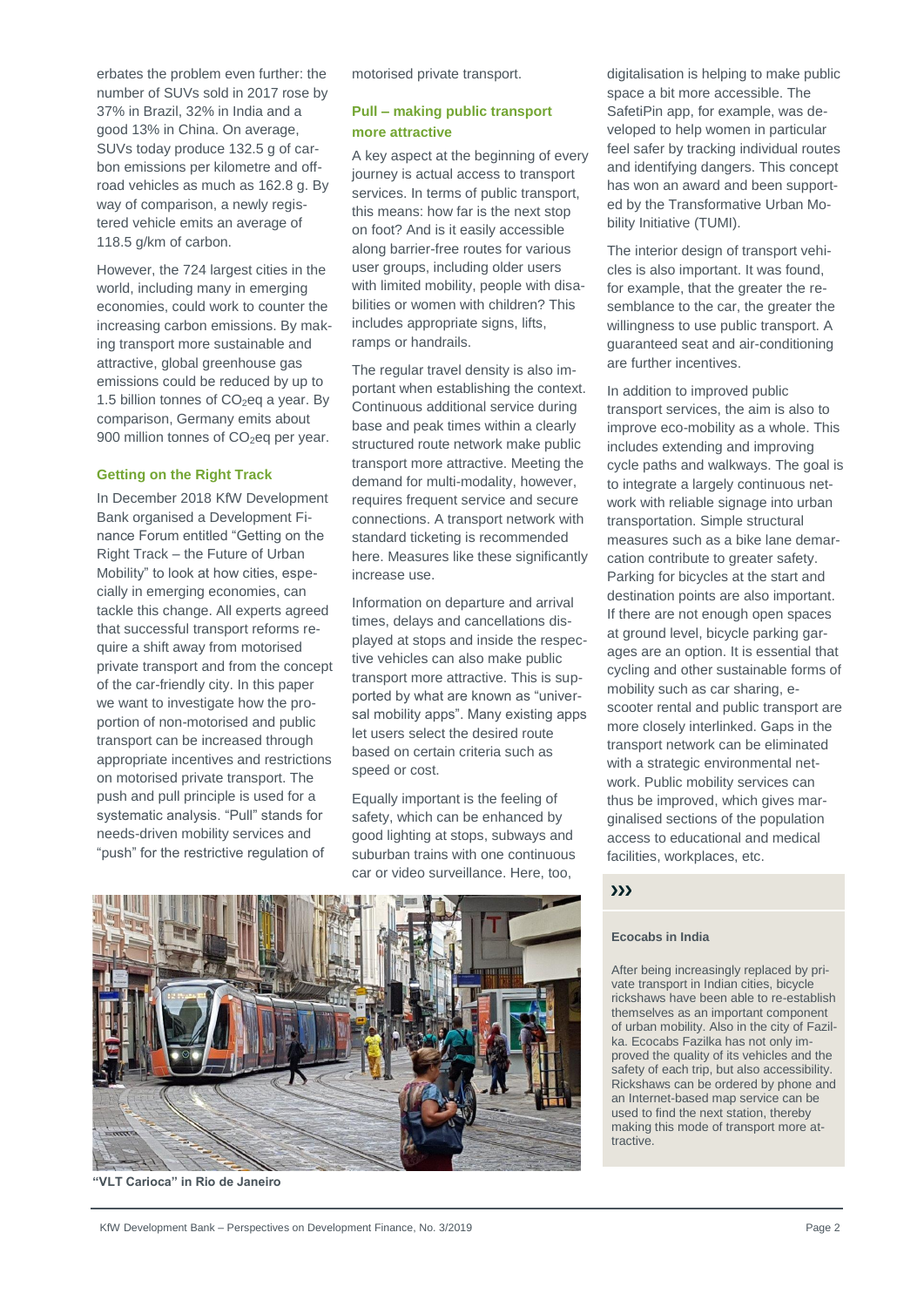# **Push – setting limits for private transport**

An attractive public transport system is often not enough to persuade car drivers to switch to buses, trains or bicycles. This is why it is worth considering imposing restrictions on private transport. There are various approaches including

- parking management
- a city toll
- zones restricted to 30 km/h
- limiting registration to cars that meet a minimum standard
- economic incentives (taxes, fees)
- imposing licence fees on car sales

Other measures include increasing fuel prices, introducing a carbon tax and promoting green technology, such as the current support for the purchase of modern e-cars. More regulation and methods designed to change behaviour could reduce car use by up to 30%.

The aim must therefore be to promote non-motorised private transport and public transport, and at the same time to further restrict motorised private transport. This can also be accomplished with smart traffic management, which gives priority to public transport at traffic lights. Or by converting car lanes into bus and bicycle lanes. In addition, converting or continuously demolishing roads and car

**KfW commitments for transport 2013 – 2018** Total: EUR 2.9 billion



KfW Development Bank – Perspectives on Development Finance, No. 3/2019 **Page 3** Page 3

parks can help to reduce car traffic.

The establishment of car-free zones also reduces traffic and, at the same time, the space available for vehicles. Over 300 cities, including Kigali, have introduced car-free zones.

# $\mathbf{y}$

#### **Car-free zones in Kigali**

Kigali's central business district was declared a car-free zone in 2015. This is intended to create public spaces and reduce carbon emissions and air pollution. These measures were implemented because the population of Kigali doubled within a decade, and the urban transport system increasingly came under pressure. The number of car owners also increased from 550 in 2009 to 80,642 in 2011. Kigali has responded to the increased congestion and air pollution by creating car-free zones and expanding local transport. At the same time, car-free Sundays were introduced, allowing the urban population to freely use public space temporarily.

With mobility pricing, users pay their own mobility fees for transporting passengers and goods (effects of mobility pricing 2009). Mobility can be paid for at both regional and national level through:

- taxes/charges
- usage fees
- route charges
	- (parking) fees
- commuter flat rates
- weekend tickets

These measures are intended to conserve natural resources, reduce environmental pollution, shift transport and divide it more appropriately between different modes of transport.

### $\sum$

#### **Congestion charge in Stockholm**

In 2007, the Swedish capital introduced a "congestion charging scheme" for vehicles driving in downtown Stockholm. This congestion charge reduced traffic and pollution because, among other things, more people use public transport.

Parking management can also contribute to reducing motorised private transport in cities. Adequate parking motivates people to buy a car and produces traffic. Fewer parking spaces reduce car traffic. The city of Vienna redirected 25% of visitors from cars to public transport with a restrictive parking policy.

Structural measures to reduce car traffic, such as the demolition of roads or increasing prices for parking, require sufficient acceptance by the population, but should not be discouraged due to this initial hurdle.

# **KfW's role in transforming the transport sector**

KfW can give its partners targeted support in establishing sustainable mobility infrastructure and integrating the various modes of transport. Emerging economies can avoid the mistakes made by industrialised countries by leapfrogging (transit-oriented development; pro-poor transport policies). KfW committed a total of EUR 2.9 billion for mobility projects from 2013 to 2018. It takes into account the specific context of each country during implementation. In Colombian cities, for example, KfW supports efforts to consolidate neighbourhoods based on the transit-oriented development strategy to reduce the volume of traffic. The aim is for jobs, shops and leisure activities to be accessible to residents on foot or by bicycle. Another goal is to ensure access to pub-